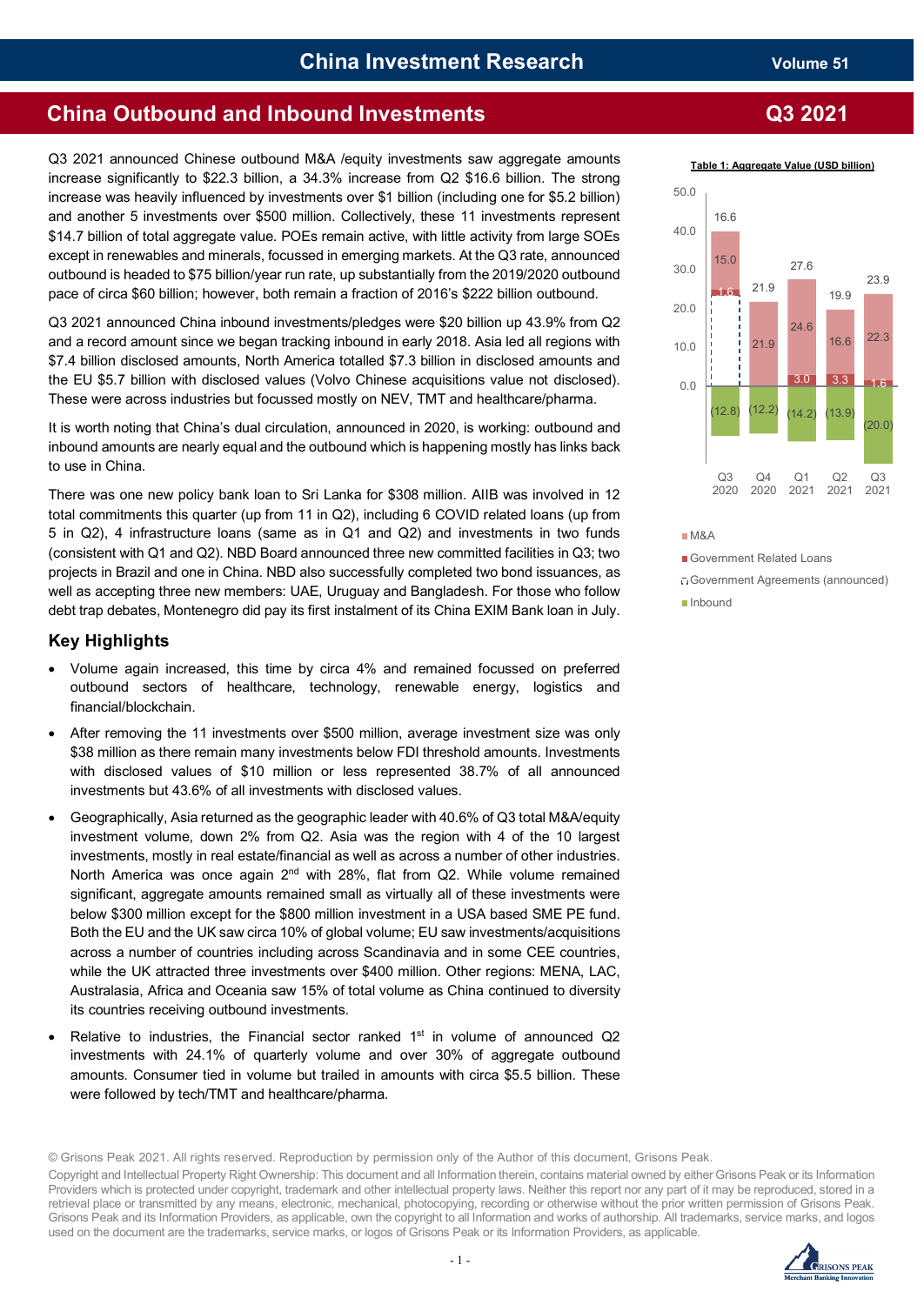## **Chinese Announced Outbound M&A Transactions/Equity Investments**

As noted above, there was a significant increase in the number of acquisitions/investments over \$500 million from Q2:

## *Transactions/investments over \$1 billion*

- Ara Asset management (Singapore) to ESR for \$5.2 billion
- AI Dream / Advent to Hillhouse \$2.0 billion
- Zung Fu (Jardines) (HK) to Zhongsheng Group Holdings \$1.3 billion
- Sumo Group (UK) to Tencent \$1.09 billion
- Ziwipeak Ltd (New Zealand) to Fountainvest for \$1.05 billion
- Alcazar Energy (Dubai) to Three Gorges \$1.0 billion (E)

## *Transactions/investments \$500-\$999 million*

- Harvest Capital LLC (USA) to Sequoia and GLP for \$800 million
- Envision investment into UK NEV for \$622 million
- Zesty Paws (USA consumer) to Health & Happiness for \$610 million
- China Logistics Properties (HK) to JD.com \$513 million (minority)
- Providence (Canada) Everest Pharma up to \$500 million

Q3 saw 11 investments over \$500 million, up from 7 in Q2.

Collectively, these 11 investments represent \$14.7 billion of total aggregate value or 66% of quarterly total amounts.

As a result of these larger investments, average transaction/investment size for the 188 transactions/investments with disclosed values was \$118.6 million, a 22% increase from Q2 \$93.3 million.

## **Industries**

Once again, the Financial sector ranked  $1<sup>st</sup>$  in volume of announced Q3 investments with 24.1% of quarterly volume. It also saw three acquisitions/investments over \$500 million, two in Asia real estate/logistics, including the largest deal in Q3 and one SME fund manager in the USA. However, most of the volume was concentrated in providing growth capital as minority stakes in fintech, insurtech, bitcoin and crypto currency organisations in North America, Asia, EU and the UK.

The Consumer sector also saw 24.1% of volume, up from 17% in Q2 across geographies. Asia saw 3 deals over \$350 million, including two over \$1 billion – the largest was by Hillhouse. There was \$1.7 billion in two pet foods acquisitions in New Zealand and the USA. Tencent announced two UK and EU games acquisitions totalling \$1.7 billion (the German one is being reviewed by the EU Government). There were e-commerce investments across continents, with Asia leading, but also within the Americas and MENA.

Tech/TMT was the 3rd most active sector with 18% of total volume. Certainly one of the most visible announced deals in this sector was Wingtech's (via its Netherlands subsidiary) proposed acquisition of Newport Wafer Fab, based in the UK, for an estimated \$450 million. CITIC also proposed the acquisition of a 29% stake in a USA based lidar technology company Quanenergy for \$385 million. As part of the transaction, CITIC plans to merge its existing USA

© Grisons Peak 2021. All rights reserved. Reproduction by permission only of the Author of this document, Grisons Peak.



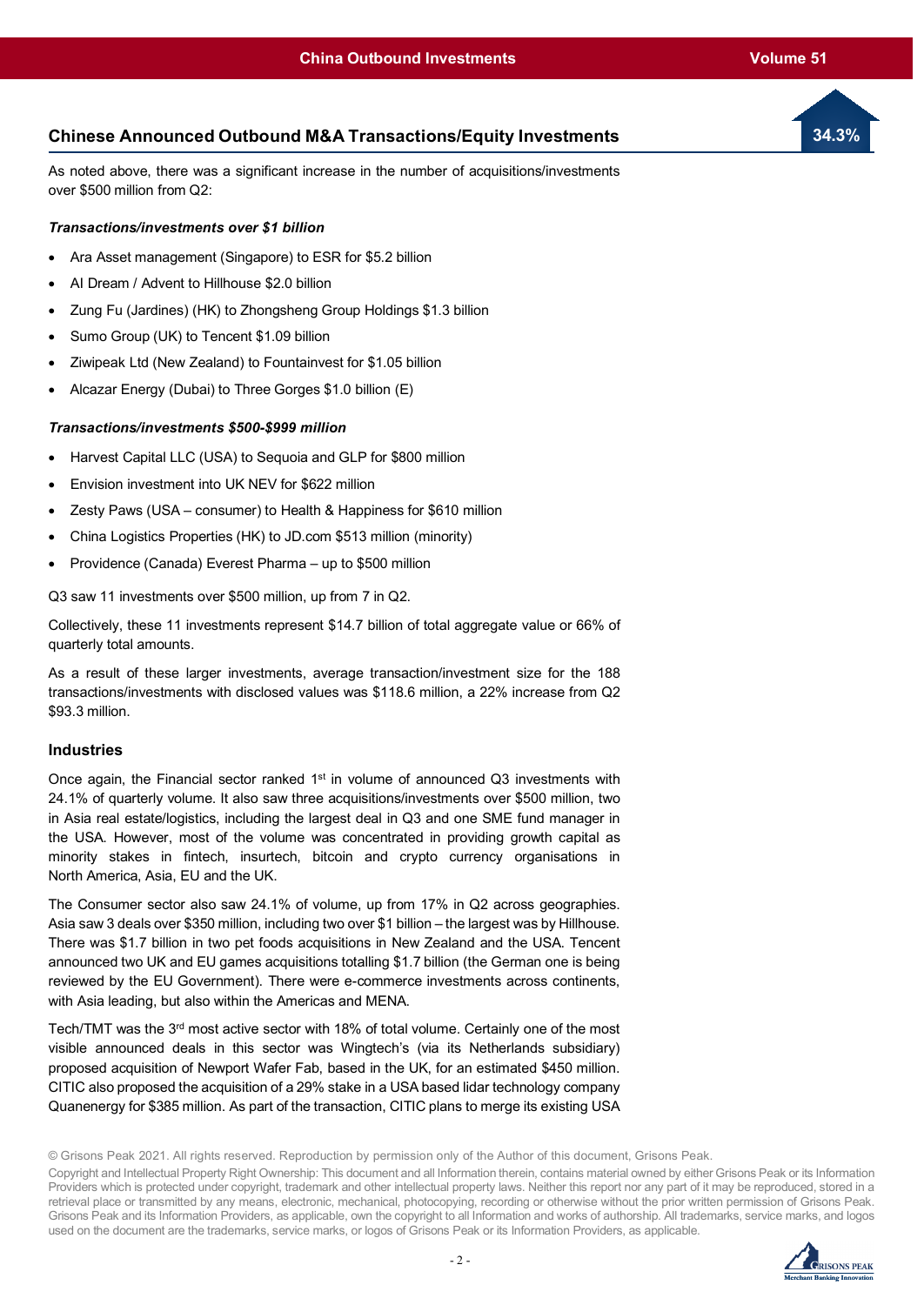operation. Both transactions are being reviewed by the respective target governments (CIFUS in the USA). The only other investment greater than \$50 million was in a minority stake in a Japanese semiconductor business. All others were minority stakes/growth capital in tech companies across continents.

Pharma/healthcare/life sciences volume declined to 14.1%, continuing the declines over the past two quarters. Despite the volume declines, there were a number of small (growth capital) investments in cancer, gene therapy, digital health and life sciences (all under \$50 million). There were significant deals in mRNA – Everest Pharma agreed to pay up to \$500 million for the rights from Providence (Canada); a number of Chinese investors invested \$400 million in a USA based biotech company. There were two drug discovery investments in the USA and Singapore in the \$50-100+ million range. Activity remained focused on the USA and Israel.

Renewables/energy continued to increase in volume (6%) although amounts remained small, with one exception; Three Gorges led a consortium to acquire Alcazar Energy (Dubai), which we estimate the value to be circa \$1 billion. There were several small new energy investments in Asia, focussed on Hong Kong and Singapore. All but one of these investments involved less than \$50 million.

Transportation/Logistics saw less than 2% of volume, but saw Chinese growth capital to logistics companies in Singapore (\$200 million) and a small investment in Hungary transport. There was also the acquisition by Cosco Ports of a 35% stake in a leading German port... shortly after the launch of a rail service from Shanghai linked to the port city.

Similarly, mining and metals saw little volume; however, saw two investments made by Ganfeng Lithium, one for \$280 in Canada and one for \$391 million for a company based in the UK. Combined with Chengxin Lithium's \$350 million JV in Indonesia for another lithium investment, produced aggregate amounts over \$1 billion. There were also small investments into Australian and Switzerland.

## **Geographies**

Asia returned as the geographic leader with 40.6% of Q3 total M&A/equity investment volume, down 2% from Q2. Asia was the region with 4 of the 10 largest investments, mostly in real estate/financial as well as across a number of other industries. Hong Kong remained the clear leader in volume while Singapore was #2. These two countries also led in aggregate amounts. North Asia continued to attract Chinese outbound investment, led by Japan and Korea and, to a smaller extent, Taiwan. Other Asian countries receiving outbound investment included Indonesia, Malaysia, Thailand and Philippines. There was one steel investment into one of the original Pakistan SEZs, a small investment into Mauritius and one into Samoa. India continues to allow a few small Chinese minority investments in Q3, usually from funds owned by a Chinese owner but not based in China.

North America was once again  $2<sup>nd</sup>$  with 28%, flat from Q2 volume. While volume remained significant, aggregate amounts remained small as virtually all of these investments were below \$300 million except for the \$800 million investment in a USA based SME PE fund. Most of these investments were below FDI threshold levels, representing growth capital, frequently in healthcare, usually with some link back to China. Chinese continue to participate in North American led VC led tech syndicates particularly in medtech, e-commerce and fintech. Investments into crypto continue to increase, carrying on the trend from Q1 and Q2. Canada saw mid-sized investments in lithium and healthcare; smaller investments into tech/TMT.

EU saw 23 investments, or 10.4% of outbound value. EU volume remains focussed on investments (minority stakes) in Germany, France, Switzerland and Belgium, although there were controlling acquisitions in German games and a plant sold by Bosch. Scandinavia saw activity across Sweden (control in games), Finland, Norway and Denmark. In CEE, there were

© Grisons Peak 2021. All rights reserved. Reproduction by permission only of the Author of this document, Grisons Peak.

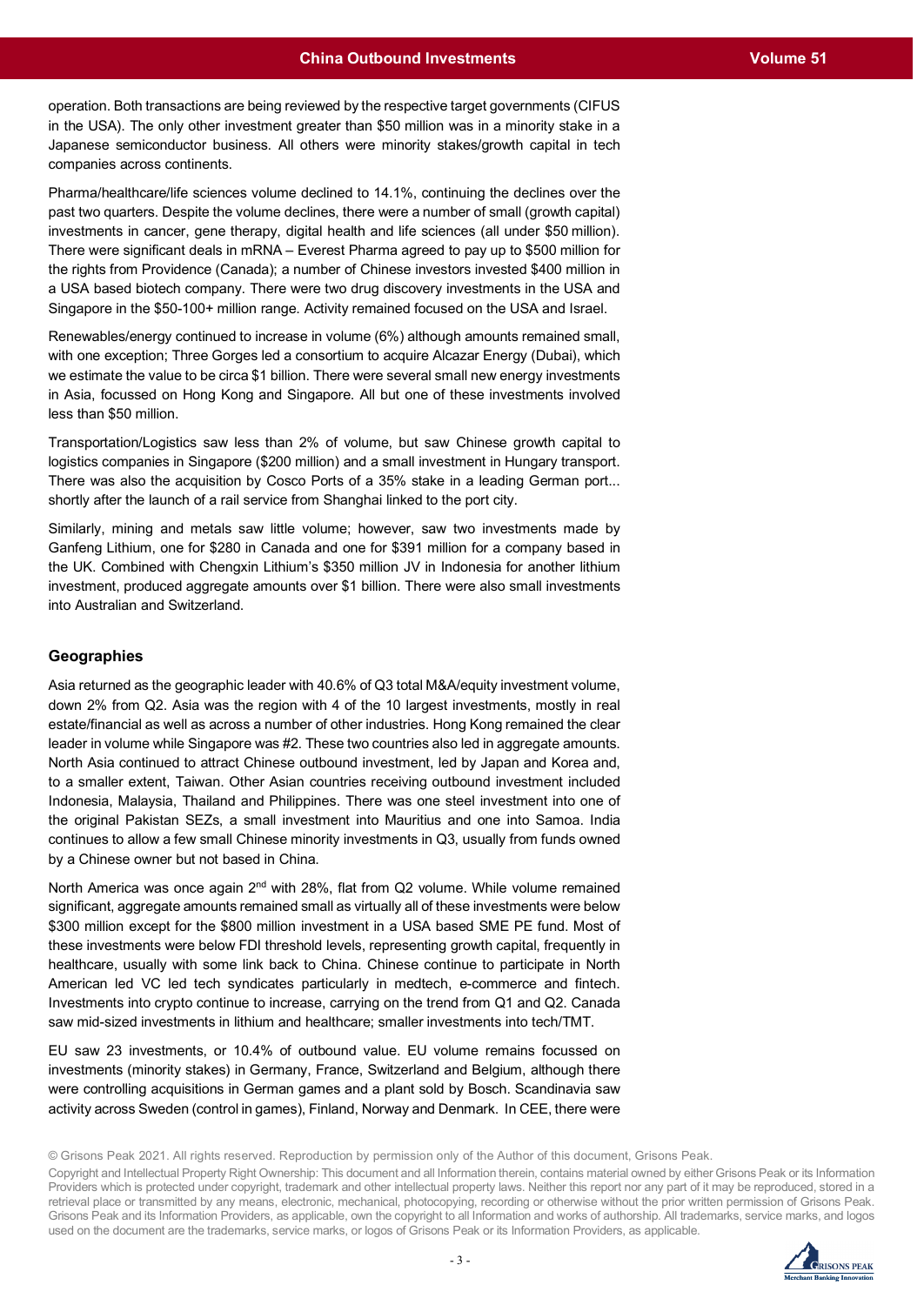**43.9%**

investments into Poland, Hungary and Serbia. Most of these were growth capital and minority stakes into tech/TMT.

The UK saw 16 investments, flat from Q2. While there was no growth in volume, aggregate amounts showed significant increases, led by Tencent's acquisition of Sumo Group for \$1.09 billion, Envision's commitment of over \$620 million of capital to build an EV plant, and Nexperia/Wingtech's announced acquisition of Newport Water Fab for an estimated \$450 million (not yet approved) saw aggregate values leap. There was also a significant metals deal. Activity remains focussed on growth capital into healthcare, TMT, consumer and financial, including crypto and blockchain.

- MENA saw 10 investments this quarter, led by Israel. These were primarily focussed in healthcare and TMT. Turkey also saw a growth capital investment this quarter.
- Australasia 7 investments; a major acquisition for \$1.05 billion in New Zealand, and 6 growth capital investments into Australia; 5 into consumer and one into mining
- Latin America Caribbean (LAC) saw 6 investments with the focus on Brazil and Chile focussed on growth capital investments
- Africa 4 investments; led by a \$1 billion renewable controlling stake in Dubai, a growth capital investment into Nigerian fintech and e-commerce investments into Egypt and **Mauritius**
- Oceania there was a small investment into Samoa

## **Chinese Inbound Announced M&A Transactions/Equity Investments([1](#page-3-0))**

Announced Q3 inbound saw both increased volumes and amounts across all 4 geographic regions, totaling over \$20 billion with disclosed values<sup>(1)</sup>. This represents a record amount since we began tracking this activity in 2018 and a 43.9% increase from Q2. Outside of the inbound standard real estate and logistics investments, we had not seen this breadth and depth across industries, led by NEVs, tech, healthcare/pharma and renewables.

Asia led all regions with \$7.4 billion disclosed amounts; Singapore had over \$3 billion while Hong Kong saw over \$2 billion. Activity was concentrated inbound real estate and logistics, both in purchases as well as in funds designed to acquire these assets. There were also some small consumer tech investments. Japan saw announced inbound investments by Mazda and Mitsubishi. Korea saw a sizeable inbound investment by SK Innovation, in NEV batteries as well as a JV in tourism.

North America totalled \$7.3 billion in disclosed amounts, but the significant increase in volume across a broad number of sectors was a more meaningful development. Financials represented just over 25% of volume including two of the largest investments; a \$1 billion deals with Blackrock and Lasalle real estate/logistics/data centres investments by Warburg Pincus, Goldman Sachs and Digital Bridge. There were significant investments in biopharma/JVs, a number of tech investments, including in automotive tech and AI and investment into games/esports.

EU – investments across a number of countries totalling \$5.7 billion with disclosed values (Volvo Chinese purchase amounts not disclosed) Germany led with 12 announced investments/JVs/VC, the majority of which were related to NEVs/mobility: BMW, VW, Porsche and Daimler, two JVs with CATL and Geely, two JVs via BASF, a small investment into circuit boards and VC/growth capital investments into Chinese robotics, construction tech, biotech. Scandinavia saw 6 investments/JVs, four of which were related to preparing Volvo for its EU

Copyright and Intellectual Property Right Ownership: This document and all Information therein, contains material owned by either Grisons Peak or its Information Providers which is protected under copyright, trademark and other intellectual property laws. Neither this report nor any part of it may be reproduced, stored in a retrieval place or transmitted by any means, electronic, mechanical, photocopying, recording or otherwise without the prior written permission of Grisons Peak. Grisons Peak and its Information Providers, as applicable, own the copyright to all Information and works of authorship. All trademarks, service marks, and logos used on the document are the trademarks, service marks, or logos of Grisons Peak or its Information Providers, as applicable.



<span id="page-3-0"></span><sup>1.</sup> Included in this analysis are transactions and/or investments which have both been signed and announced. Omitted from this analysis are transactions involving publicly traded debt or equities.

<sup>©</sup> Grisons Peak 2021. All rights reserved. Reproduction by permission only of the Author of this document, Grisons Peak.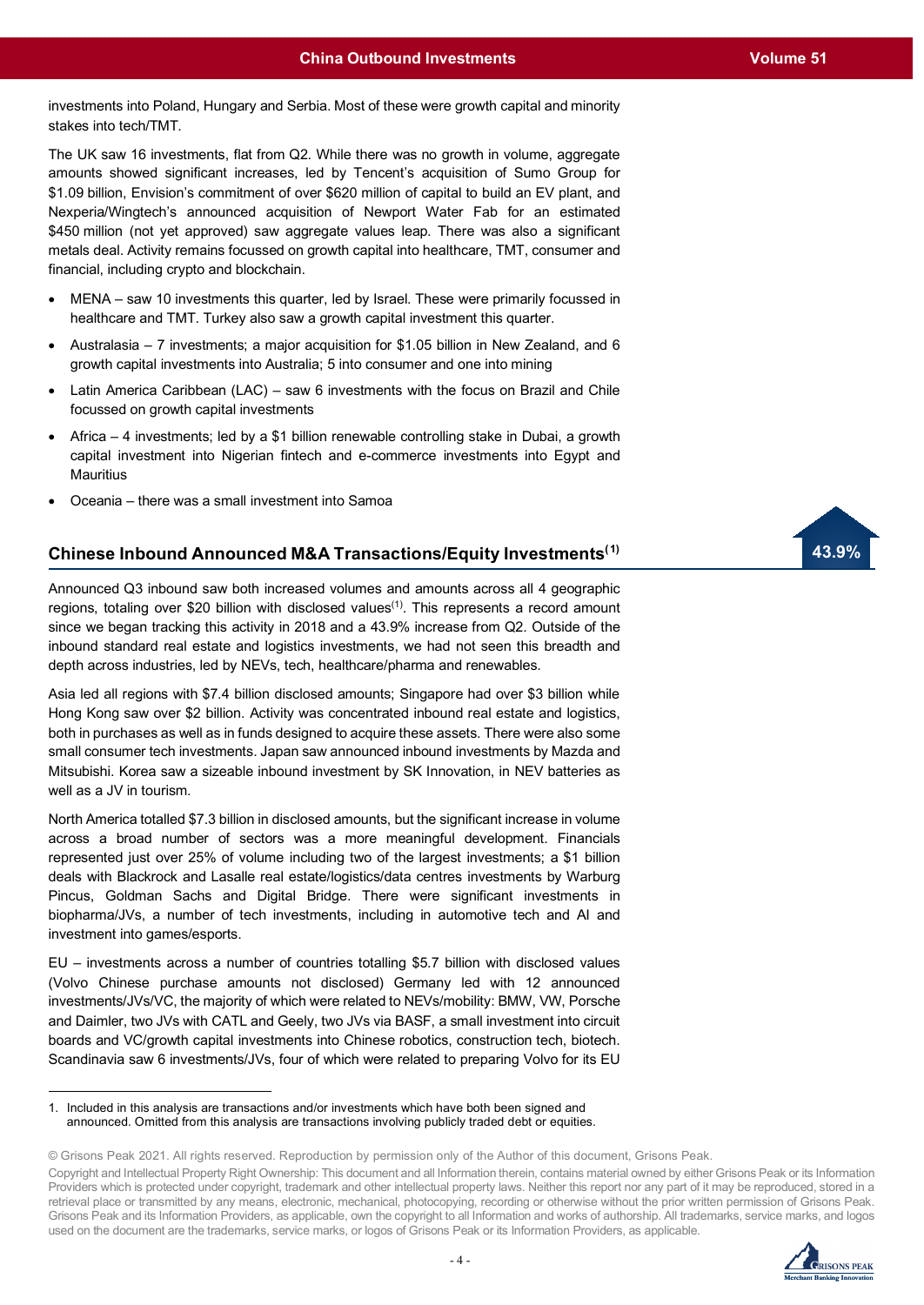IPO plus two tech investments. France – 3 investments/partnerships, the most visible was the restructuring of Renault China. Netherlands (3) with a focus into a new NEV JV and two tech investments; Italy (2) JVs in consumer and healthcare.

UK 's volume improved in Q3 following the July videoconference involving Premier Li and circa 25 senior UK business leaders. The largest transaction was the \$2.4 billion sale of equity by Prudential PLC via the HKEX (5.6% stake). The only other major transaction with disclosed values was the investment of NIO Capital into Lotus, a UK brand now controlled by Asian investors. All other announcements involved JVs and/or partnerships including IM Group JV for chemical manufacturing, IWG in hotels, Shell/Shanghai Electric JV in green hydrogen, Jupiter Asset Management with Ping An Asset Management, Diageo announced a new R&D Center while Standard Chartered announced both a new broking license and expansion of its partnership with Linklogis. Edinburgh Biosciences (EBS) formed a JV and invested in a Chinese biotech group.

## **Government Related Loan Agreements**

## *Policy Bank Commitments*

In August, Sri Lanka signed a deal for a 2.0 billion Renminbi term loan (about \$308 million). The tranche is part of a \$1.2 billion budget support loan packages agreed earlier; two \$500 million denominated loans were given in April 2021 and March 2020.

## *Multilateral Banks*

## *AIIB – Macro*

AIIB was involved in 12 total commitments this quarter (up from 11 in Q2), including 6 COVID related loans (up from 5 in Q2), 4 infrastructure loans (same as in Q1 and Q2) and investments in two funds (consistent with Q1 and Q2). AIIB total new commitments were \$2.27 billion, an increase of 29.7% from \$1.75 billion of Q2 new commitments.

## *AIIB – COVID Related*

The 6 COVID related loans in Q3 represented a change from the declines over the past few quarters; 10 COVID related commitments in the Q2 2020 peak, to 7 in Q3, 5 in Q4 followed by only 3 in Q1, then back to 5 in Q2. In Q3 2021, only 2 were focused on healthcare support (China for \$100 million and Hungary for \$261.1 million), while 4 were related to providing liquidity/capital for SMEs in India (\$500 million), Jordan (\$250 million), Turkey (\$100 million) and Azerbaijan (\$100 million).

## *AIIB – Non-COVID Related*

In Q3, AIIB made 4 non-COVID related loan commitments totalling \$781.7 million, an increase of 42% from Q2, returning to more normal amounts. These were to:

| • India – Chennai Metro Rail Ltd (CRML)              | AIIB 32.4% of total project cost |
|------------------------------------------------------|----------------------------------|
| $\bullet$ India – Rajasthan – solar power            | AIIB provided 25% of TPC         |
| • Pakistan – Balakot Hydropower                      | AIIB provided 33.1% of TPC       |
| $\bullet$ India – Kerala – climate change protection | AIIB provided 23.6% of TPC       |

As shown above, all of these AIIB non-COVID commitments were multilateral.

© Grisons Peak 2021. All rights reserved. Reproduction by permission only of the Author of this document, Grisons Peak.

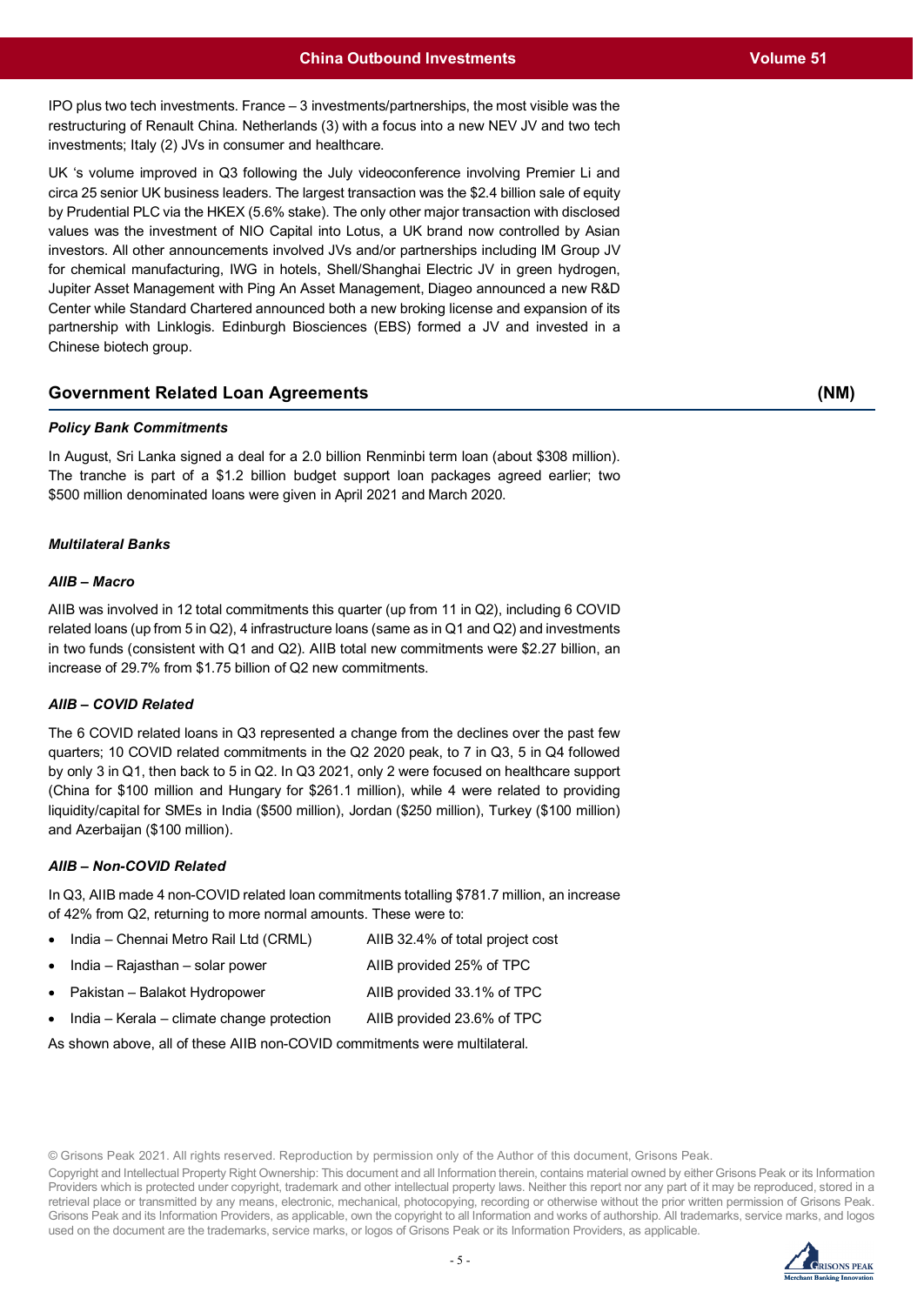## *Funds Investments – AIIB*

AIIB invested into two funds in this quarter, totalling \$225 million, flat from Q1 and Q2.

- Sinovation Disrupt Fund is a VC fund focused on investing across a range of sectors and applying AI to improve investee company performance. The Fund was formed by Sinovation Ventures, which also owns the AI Institute, with extensive in-house AI capabilities; goal to foster the adoption of AI at investee companies across sectors in China and develop AI-use cases for the infrastructure sector (AIIB invested \$75 million)
- Keppel-Pierfront Private Credit Fund is a private credit fund which will invest in a diverse range of projects and companies in the infrastructure sector in Asia Pacific. (target size is USD600 million). AIIB is proposing to participate as a LP investor of \$150 million: objective of the project is to promote infrastructure private credit as an emerging asset class in Asia; Infrastructure / renewable energy, transport and offshore & marine, digital infrastructure, environmental infrastructure and social infrastructure

## *NDB*

## *Approved Loans*

## *NDB Board of Directors held 31st Meeting, approved three projects (announced 01/07/21)*

At the virtual Meeting, three project proposals were presented to the Board for approval, all of which were approved increasing NDB's portfolio of commitments to \$29 billion: cumulative disbursements now \$10.69 billion.

- Anhui Province Roads Development Project (China) NBD approved a loan of EUR 340 million to Anhui Province to improve road network and services along critical corridors in the participating municipalities. A total mileage of about 196 km will be constructed or upgraded under the Project
- BNDES Clima Sustainable Financing to Support Global Climate Change Mitigation and Adaption (Brazil) – The NDB Board approved the restructuring of the Fundo Clima \$500 million loan, originally approved by the NDB's Board in October 2019. The main feature of the restructuring of the Project is the change of the borrower to BNDES and the change of the Federative Republic of Brazil's role from the former Borrower to Guarantor of the loan. The Project, renamed after its new Borrower to "BNDES Clima", maintains the original Project's objectives and development goals: it shall contribute to climate change mitigation and adaptation investments in various sectors, such as urban mobility, waste treatment, renewable energy and energy efficiency
- Develop Sorocaba Sorocaba Mobility and Urban Development Project (Brazil) The NDB Board approved a loan of USD40 million to the Municipality of Sorocaba for Sorocaba Mobility and Urban Development Project. The objective of the Project is to improve the existing road infrastructure, promotion of alternate means of transportation, increase in productivity of workforce, improvement in the environment and quality of lives of its residents

## *Capital Raising*

#### *NDB successfully issues 2 bln RMB bond in China Interbank Bond Market*

On September 16, NDB successfully issued CNY 2 billion RMB-denominated Bond in the China Interbank Bond Market, bringing the total outstanding amount of RMB bonds issued by the Bank to CNY 17 billion. The Bond was placed in one tranche with maturity of 5 years with the final coupon rate of 3.02%.

© Grisons Peak 2021. All rights reserved. Reproduction by permission only of the Author of this document, Grisons Peak.

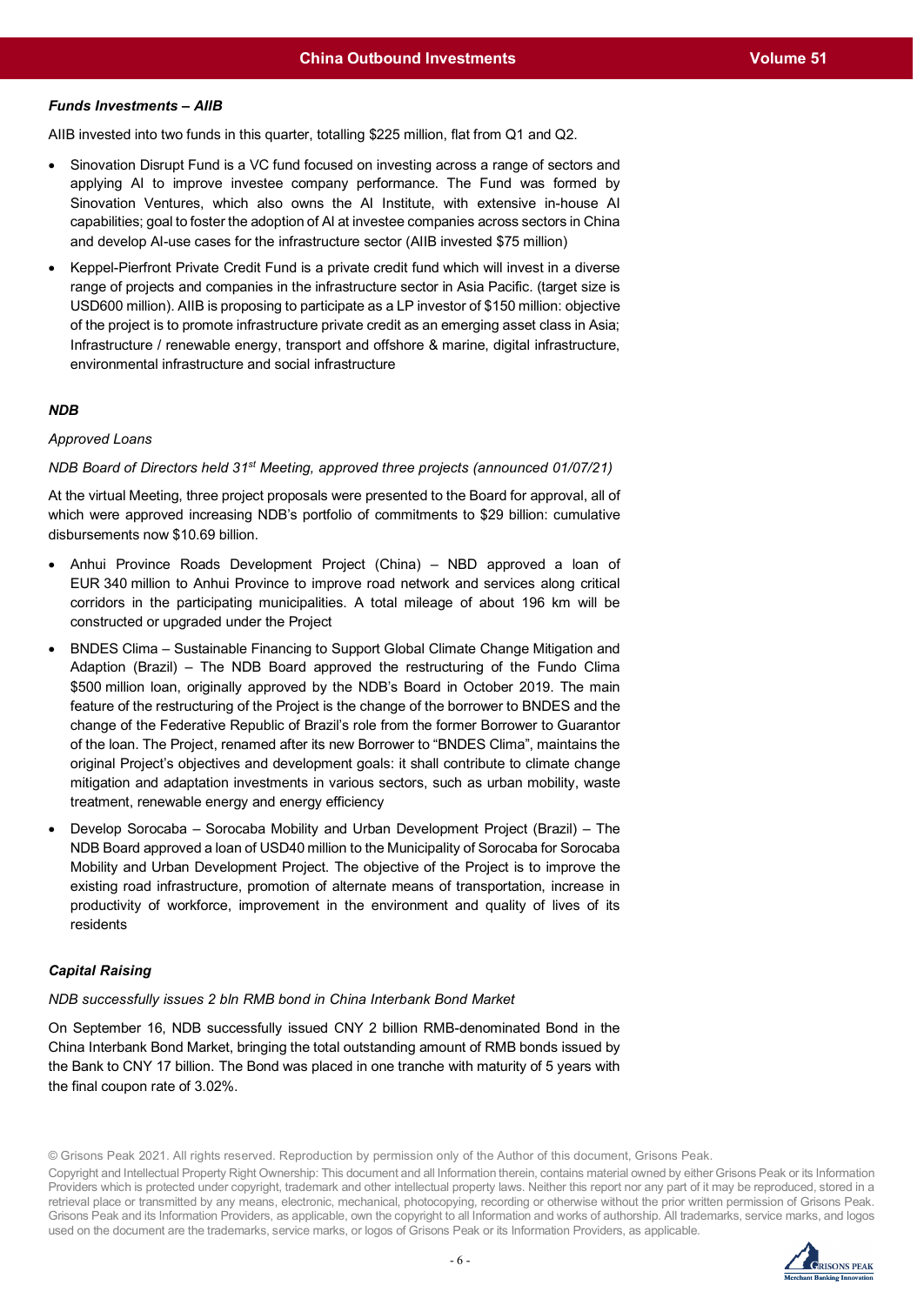The net proceeds from the sale of the Bond will be used for general corporate resources of the NDB and will be used to finance infrastructure and sustainable development projects in the member countries of the Bank, in line with the NDB mandate.

The transaction saw strong interest from both onshore and offshore RMB investors and the issue was subscribed 1.38 times. The geographical distribution of investors was as follows: Mainland China – 56%, Singapore – 23%, Europe – 15%, HK SAR – 6%. Investor distribution by type: Bank treasury – 84%, Security – 16%.

#### *NDB Issues USD 2.25 billion Pandemic Support and Sustainable Bond*

On July 15, NDB priced its 3-year USD 2.25 billion Pandemic Support and Sustainable Bond. This transaction is the fourth USD benchmark bond offering of the Bank in the international markets.

The net proceeds from the Bond will be used for financing sustainable development activities and providing COVID-19 emergency support loans to the member countries of the Bank. In response to the adverse economic impact of COVID-19 pandemic, the Board of Directors of the NDB approved nine emergency support loans totaling approx. \$9 billion, including four loans for enabling economic recovery in the member countries of the Bank. NDB targets a total of \$10 billion in crisis-related assistance.

The transaction was met with strong demand from the global investor community. The distribution of investors of the final book was as follows, by geography: Asia – 52.9%, EMEA – 24.9%, Americas – 22.2%, and by investor type: Central Banks/Official Institutions – 78.5%, Banks – 16.5%, Corp. – 2.9%, Funds – 1.8%, Others – 0.3%.

## *New Joiners*

*"We are delighted to welcome the UAE, Uruguay and Bangladesh to the NDB family. New members will have in NDB a platform to foster their cooperation in infrastructure and sustainable development," said Mr. Marcos Troyjo, President of NDB.* 

© Grisons Peak 2021. All rights reserved. Reproduction by permission only of the Author of this document, Grisons Peak.